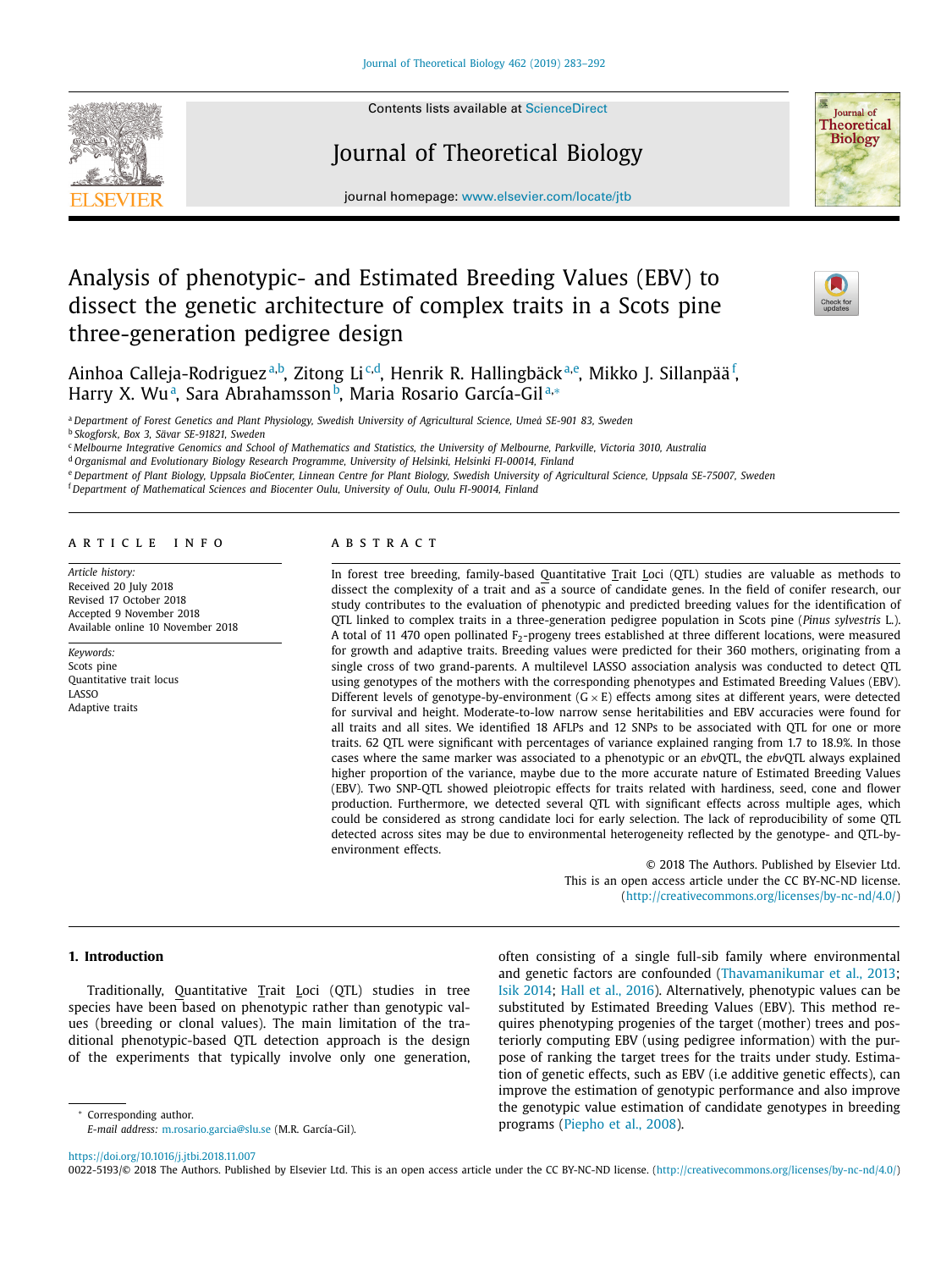Since the milestone article by Lander and [Botstein](#page-8-0) (1989) there have been a large number of QTL mapping studies in multiple plant species [\(Mauricio,](#page-9-0) 2001). In forest species, QTL mapping have been successful using two very different settings of gathering and analysing data: either family- or population-based (AM, Association Mapping or Linkage Disequilibrium (LD) mapping). AM involves sampling of unrelated trees from one or multiple populations across a geographic area, which can extend across multiple degrees of latitude and longitude. AM overcomes some limitations of family-based QTL mapping by exploiting historical recombination's at population level (Neale and [Savolainen](#page-9-0) 2004). However, AM studies can result in the detection of false positive QTLs due to the effect of underlying complex population structures that are the result of population history and selection [\(Pritchard](#page-9-0) et al., 2000). On the contrary, family-based QTL studies are not biased by population history or selection events, and are less affected by environmental heterogeneities (i.e., the progenies are often located at a single plantation with relatively even environment). The main limitation of family-based QTL is that the LD generated following parental crossings can extend across large stretches of DNA, consequently, a significant association between a trait and a molecular markers cannot necessarily be extrapolable to the entire breeding population. This situation is, however, irrelevant for significant associations involving the causal gene (e.g., the molecular markers is within or in the close proximity of the causal gene). For this reason, single-family QTL analysis are still cited as source of candidate genes, especially in the cases where a gene (or molecular marker located at a genic region) of potentially relevant function for the studied trait is underlying a significant QTL. Interestingly, despite the many expected advantages of population-based QTL analysis, the success has been marginal [\(Mitchell-Olds,](#page-9-0) 2010), instead both family-based QTL (e.g., Lerceteau et al., 2000; Markussen et al., 2003; [Bartholomé et](#page-8-0) al., 2013) and AM (even if conducted at the [whole-genome](#page-9-0) level) (e.g., Porth et al., 2013; Uchiyama et al., 2013; Bartholomé et al., 2016) studies reveal similar trait architecture with few QTL of larger effect and a larger number of QTL of minor effect.

In this study, we aimed to perform QTL identification based on phenotypic values with EBV assessed in a three generation pedigree in Scots pine. We included in the study multiple years and sites in order to study genotype-by-environment  $(G \times E)$  interactions. Multi-environment analysis (MET) is useful to detect  $G \times E$  interactions and the use of sophisticated models is necessary because the diverse environments may exhibit variance heterogeneity as well as genotype-by-environment interactions. These effects may affect genetic parameter estimations [\(Ogut](#page-9-0) et al., 2014; Isik et al., [2017\)](#page-8-0). Initially in plant breeding, factor analytic (FA) models have become more popular and efficient (Kelly et al., [2009;](#page-8-0) [Cullis](#page-8-0) et al., 2014; [Smith](#page-9-0) et al., 2015) and now in tree breeding (Ivković et al., 2015; [Chen](#page-8-0) et al., 2017) because they provide a good parsimonious approximation to unstructured (US) models (in large dimensions).

We also compared our findings about the architecture of multiple adaptive traits with previous single-family based QTL and AM studies. To achieve our goals, we conducted QTL analysis for traits of economic and ecological value such as growth, tree quality, frost hardiness and survival measured across three different trials and multiple years. The marker information has already been analyzed in association with wood properties by  $Li$  et al. [\(2014\)](#page-8-0) and consist of 508 AFLP markers and 768 SNPs.

#### **2. Material and method**

#### *2.1. Plant material*

The parents (AC3065 and Y3088) of the full-sib cross are plustrees from north Sweden, and belong to the Swedish breeding program (see Fig. F.1). Progeny generated from this cross  $(F<sub>1</sub>-generation)$  were planted in 1988 as one year old seedlings [\(Abrahamsson](#page-8-0) et al., 2012). 455 full-sib individuals from this cross were included in the study (trial F485, see [Table](#page-2-0) 1 and Fig. F.1). In 2006, open pollinated (OP) seeds ( $F_2$ -generation) from 360 full-sib trees in the F485 trial were collected and grown at the Skogforsk nursery in Sävar. These fertile 360 trees producing female cones in 2006 were the only ones included in the collection as the others were non-fertile at this time. None of the 455 trees produced any male cone. The resulting OP seedlings were planted in three different field trials in 2008, using a complete randomized single-tree plot design. The trials contained an average number of trees per OP family of 9, 10 and 11 for sites F725, F723 and F726 [\(Table](#page-2-0) 1 and Fig. F.1), respectively. These trials could, from the technical point of view, be treated as half-sib trials, a common practice in conifer breeding programs, due to the high early inbreeding depression (i.e. the large majority of selfed individuals are aborted at the zygote, seed or young seedlings). Although it should be cautioned that all  $F<sub>2</sub>$ -progeny were interrelated to a limited extent (singlecousins at the least).

## *2.2. Phenotypic measurements*

Measured traits and the age of the trees at time of measurement for each trial are described here but complementary information can be found in Table C.1.

# 2.2.1. Trait measurements on the F<sub>1</sub> full-sib cross (F485)

Height (Ht) was measured annually between 1996 and 2006 using a telescopic pole from ground to terminal bud. Stem diameter at breast height (DBH) was estimated as the mean of DBH measured in two directions (north-south and east-west direction) in 1996, 1999, 2004 and 2005. Branch diameter (BrD) was scored as the horizontal diameter in two representative branches in the 10th whorl counted from the top. If this branch whorl did not have any living branch, branches were chosen from the 9th whorl or the next consecutive whorl with living branches. The measurements were taken at a maximum of two cm from the stem with a digital calliper, and were done in 1996, 1999 and 2004. Branch angle (BrA) was measured, in two representative branches, between the stem and the direction of the branch at the base on a scale of 360°. Branches with a representative angle of all the branches present in the tree were chosen for BrA. The two representative branches were not necessarily the same branches that were measured for BrD but were located in the same whorl. These measurements were scored in 1996, 1999 and 2004. Ht measured between years 1996 and 1999, DBH, BrA and BrD measured at years 1996 and 1999, for individuals 1–93 have been previously published by [Lerceteau](#page-8-0) et al. (2000) and [Lerceteau](#page-8-0) et al. (2001).

Needles, from the trees, as close to the top as possible were collected and frozen to calculate hardiness (Ct) according to Nilsson and [Walfridsson](#page-9-0) (1995) in 1992, 1997, 1999 and 2004. Presence or absence of female flower production (FP) was scored as a binary character: 1 as present and 0 as absence. Weight of 1000 seeds (W) in grams and number of cones per tree (CO) were counted exhaustively at the time of cone collection and seed extraction in 2006. The number of seeds per cone (nSC) were scored as: *nSC* = *Seed number per tree*/*CO*.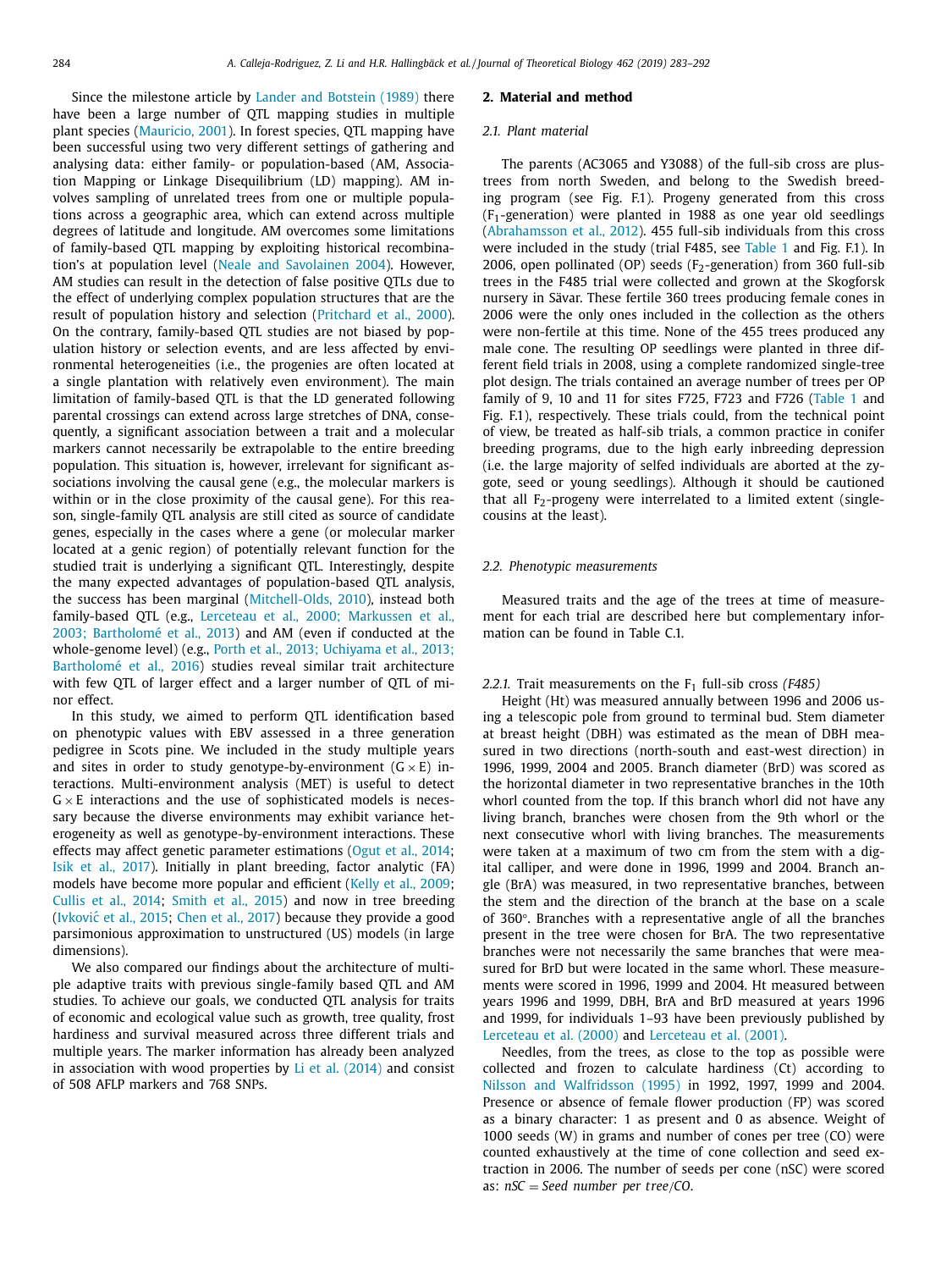<span id="page-2-0"></span>**Table 1** Field trials´description.

| Trial nr | Trial id     | Location    | LAT(N) | LON(E) | ALT(m) | Gen            | Year | N    | MAT(°C) | MAP(mm) |
|----------|--------------|-------------|--------|--------|--------|----------------|------|------|---------|---------|
|          | F485         | Flurkmark   | 64.03  | 20.5   | 115    | F,             | 1988 | 1000 | 4       | 762.7   |
| 2        | F723 (Site1) | Hennan      | 62.031 | 15.648 | 375    | F,             | 2008 | 3804 | 2.8     | 704.8   |
|          | F725 (Site2) | Sollefteå   | 63.197 | 17.272 | 110    | F,             | 2008 | 3532 | 3.8     | 618.5   |
| 4        | F726 (Site3) | Kebbeberget | 64.105 | 17.674 | 400    | F,             | 2008 | 4134 | 1.5     | 731.9   |
|          | Sävar        | Sävar       | 63.895 | 20.549 | 65     | F <sub>2</sub> | 2007 | 8640 | 4.3     | 715.8   |

Trial nr, number of the trial; Trial id, trial identification; LAT, latitude; LON, longitud; ALT, altitude; Gen, generation; Year, plantation year; N, number of trees in each trial; MAT(°C), mean annual temperature (in Celsius degrees) averaged from years 2008 to 2016; MAP(mm), mean annual precipitation (measured in mm) averaged from years 2008 to 2016.; MAT and MAP obtained from the Swedish database [http://luftweb.smhi.se.](http://luftweb.smhi.se)

*2.2.2. Trait measurements on the F2 OP trials (F723, F725 and F726)*

All phenotypic measurements are shown in Table C.1 and described here. For simplicity we refer to trial F723 as Site1, trial F725 as Site2 and trial F726 as Site3, hereafter.

Survival ability (Vt) was scored in all the three OP trials at ages one and eight plus at age three for Site3 only. Vt was scored for each tree, according to Persson and [Andersson](#page-9-0) (2003), in four categorical classes: healthy, slightly damaged, severely damaged but alive, and dead. DBH, Ht and BrA were scored at age eight in all OP trials following the same protocol described for the full-sib cross (Table C.1). At the same age, branch quality (BrQ) was scored in nine categorical classes considering the appearance of the entire crown in relation to the tree size and the neighbouring trees. Finally, in Site3 Ht was additionally measured at age three and at the same age Ct was also assessed in the manner previously described for the full-sib cross. An "e" preceding the trait acronym indicates that we are referring to an EBV and a number before the underscore sign refers to the OP trial. For example, eVt3\_8 refers to an EBV for survival (eVt) at Site3 (eVt3) measured when the trees were eight years old (eVt3\_8).

## *2.3. DNA extraction and marker development*

CTAB [\(Doyle,](#page-8-0) 1991) method was used to extract DNA from vegetative buds of the  $F_1$  full-sib individuals. All 455 individuals were genotyped by amplified length polymorphism (AFLP) markers, and a small subset of 90 individuals were genotyped for single nucleotide polymorphism (SNP) markers. Filtering and ordering resulted in a dataset of 153 AFLP markers genotyped for 455 individuals (abbreviated as A set), and a small mixed dataset of 153 AFLP and 166 SNP markers genotyped for the 90 individuals (abbreviated as  $S + A$  set). These two datasets were separately used for QTL analysis, for further details see Li et al. [\(2014\).](#page-8-0)

## *2.4. Statistical analysis for estimating breeding values (EBV)*

## *2.4.1. Single site spatial analysis*

Prior to any genetic analysis the data was adjusted for withintrial environmental effects. We fitted a univariate single site analysis in which we used first a design model, where the environmental effects were modelled only with the experimental design features and an independent error [\(Dutkowski](#page-8-0) et al., 2002, 2006), with the objective to investigate the spatial distribution of the residuals. In the case that a non-random distribution was detected for any trait, a second model incorporating a two-dimensional separable autoregressive structure (AR1), where row and column directions were fitted in the model, was applied to the data. This method (Appendix A) divides the residual variance into an independent component and a two dimensional spatially autocorrelated component [\(Chen](#page-8-0) et al., 2018; Bian et al., [2017\)](#page-8-0).

This single model was applied to each trait data (DBH, Ht, BrQ, BrA, Vt and Ct). Diagnostic tools, variogram and plots of spatial residuals were used to detect design, treatment, local and extraneous effects with ASReml 3.0 [\(Gilmour](#page-8-0) et al., 2009). The predicted design effects and spatial residuals were extracted from ASReml output files and used to remove all environmental effects from the raw data. The adjusted data were first analysed in a single-site (univariate) analysis to estimate the genetic variance components.

#### *2.4.2. Multi-environment analysis (MET):*  $G \times E$

The spatially adjusted data were also used in a MET. MET was performed using a factor analytic (FA) model in order to explore the additive  $G \times E$  in the best possible manner with the final objective of predicting EBV. Due to convergence issues it was not possible to use a full covariance structure with heterogeneous variances (US) or a full correlation structure with heterogeneous variances (CORGH) models.

The following individual tree (or animal) linear mixed model with FA variance structure was thus used, to evaluate simultaneously the performance of grandparents (F0), parents (F1) and offspring (F2), as well as to estimate the parental breeding values that were used in the QTL analysis explained in the next section:

$$
y = X\tau + Z_g u_g + e,\tag{1}
$$

where *y* is the vector of observations for *s* sites (in our study site and trial are the same) and *m* genotypes, combined across all trials,  $\tau$  is the vector of fixed effects (intercept and site) with the associated design matrix  $X$ ;  $u_g$  is the random vector of genotype within environment effects  $(ms \times 1)$  with the associated design matrix *Zg*, and *e* is the combined vector of random residuals from all sites. The random effects are assumed to follow a multivariate normal distribution with means and variances defined by:  $u_{\rm g} \sim N(0, \sigma_{\rm g}^2 A)$ ,  $e \sim N(0, \sigma_{\rm e}^2 I)$ , where 0 is a null vector; *A* is the average numerator relationship matrix that describes the additive genetic relationships among individual genotypes, based on the pedigree; *I* is the identity matrix, with order equal to the number of trees;  $\sigma_g^2$  is the additive genetic variance;  $\sigma_e^2$  is the residual variance;  $u_g$  is the vector subjected to factor analysis.

FA models are usually based on the number of multiplicative terms (*k* factors) in the model [\(Cullis](#page-8-0) et al., 2014), so we can denote a model with *k* factors as an FAk model. Each genotype effect in each trial is a sum of *k* multiplicative terms, and we want the model that can describe most accurately the observed variance-covariance relationships among and within environments (Isik et al., [2017\)](#page-8-0), using as few factors as possible in the model, in our case  $k = 1$ . We have only 3 sites so we decided to not increase the number of *k* parameters in our study.

The mixed model in factor analytic form (see Appendix B) was used to model the variance structure of the additive  $G \times E$  effects:

$$
Var(u_g) = G_g \otimes A \tag{2}
$$

$$
G_g = \Lambda_g \Lambda_g^T + \Psi_g, \tag{3}
$$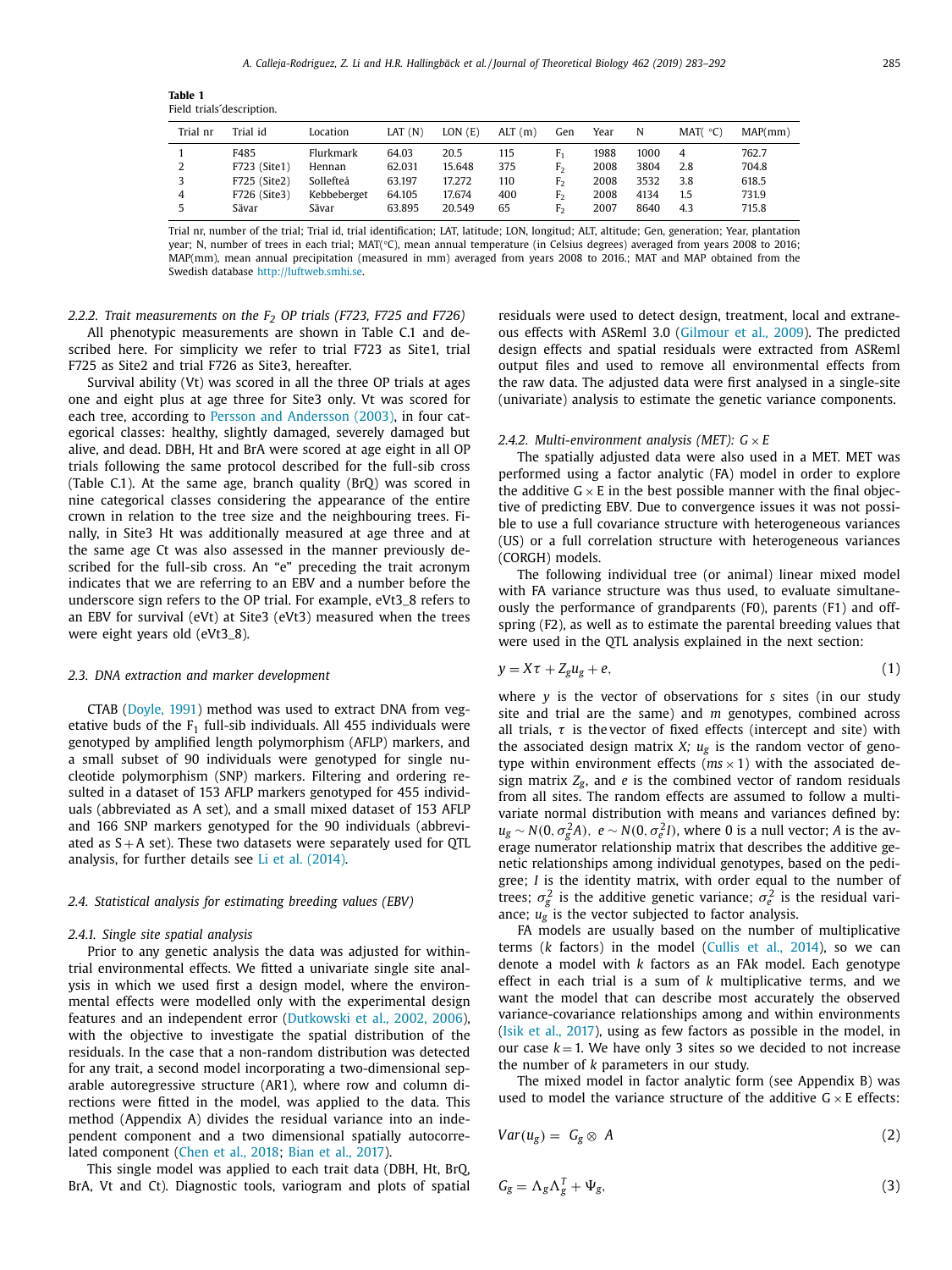Here, *Gg* is the genetic covariance matrix among trials, *A* is the  $m \times m$  numerator/additive genetic relationship matrix,  $\Lambda_g$  is the  $s \times k$  matrix of site loadings, and,  $\Psi_{g}$  is the  $s \times s$  diagonal matrix containing site-specific variances.

Narrow-sense heritability (*h2*) was calculated for each site separately as,

$$
h^2 = \sigma_a^2/\sigma_p^2 = \sigma_a^2/(\sigma_a^2 + \sigma_\varepsilon^2)
$$
 (4)

where  $\sigma_a^2$  is the single site additive genetic variance,  $\sigma_p^2$  is the phenotypic variance,  $\sigma_{\varepsilon}^2$  is the single site residual variance, but also, overall across sites as,

$$
h_i^2 = \hat{\sigma}_A^2 / \hat{\sigma}_P^2 = \left(\sum_{i=1}^s \sigma_a^2 + 2\sum \hat{\sigma}_{\text{gss}^{\prime}} / s^2\right) / \hat{\sigma}_A^2 + \hat{\sigma}_\varepsilon^2, \tag{5}
$$

 $\hat{\sigma}_A^2$  is the across site additive variance,  $\hat{\sigma}_P^2$  is the across site phenotypic variance,  $\hat{\sigma}_{\text{gss}'}$  is the pairwise covariance between sites,  $\hat{\sigma}_{\varepsilon}^2$  is the average residual variance.

The accuracy of the predicted EBV was calculated for each  $F_1$ full-sib mother as:

$$
r = \sqrt{1 - (PEV/\sigma_A^2)},\tag{6}
$$

where PEV is the prediction error variance derived from the elements of the inverse of the coefficient matrix of the mixed model equations.

Maternal EBV across sites were estimated as the average performance across the set of environments included in the study,  $\hat{Y}_m = \hat{S} + \overline{\hat{u}}_{msg}$  (Isik et al., [2017\)](#page-8-0).

To study the  $G \times E$  interactions, type-B genetic correlations were used and obtained as

$$
r_B = \sigma_{(s1,s2)}/\left(\sqrt{\sigma_{s1}^2 \sigma_{s2}^2}\right),\tag{7}
$$

where  $\sigma_{(s1, s2)}$  is the covariance of additive effects of the trait *t* between sites  $s_1$  and  $s_2$ ,  $\sigma_{s_1}^2$  and  $\sigma_{s_2}^2$  are the genetic variances of trait *t* at site  $s_1$  and site  $s_2$ .

Further information on the models can be found in the appendices A and B.

To perform MET,  $r_B$ ,  $h^2$ ,  $h_i^2$  and EBV predictions, ASReml 4.0 [\(Gilmour](#page-8-0) et al., 2015) was used.

## *2.4.3. Statistical analysis for QTL mapping*

For all the traits, each year of measurement was considered separately as a single trait and, therefore, analysed by the single trait mapping approach (described below). In addition, growth trajectories were fitted by linear regression (Fig. 1) to the 11 years data points (1996–2006) for Ht, and the intercept and slope parameters were taken as latent traits to be used in the subsequent QTL analysis (referred to as the two-stage approach in Li et al. [\(2014\)](#page-8-0) to analyse longitudinal data).

For each single trait (including each latent trait), the QTL analysis was conducted by solving the LASSO regression (Tibshirani, 1996) problem defined by:

$$
\min_{(\beta_0, \beta_j)} \frac{1}{2n} \sum_{i=1}^n \left( y_i - \beta_0 - \sum_{j=1}^p x_{ij} \beta_j \right)^2 + \lambda \sum_{j=1}^p |\beta_j|, \tag{8}
$$

where  $y_i$  is the phenotypic value or EBV of individual  $i$  ( $i = 1 \ldots n$ ; *n* is the total number of individuals),  $x_{ij}$  is the genotypic value of individual *i* and marker *j* coded as 0 and 1 for two possible marker genotypes,  $\beta_0$  is the population mean parameter,  $\beta_i$  is the effect of marker  $j$  ( $j = 1$  ...  $p$ ;  $p$  is the total number of markers). LASSO regression shrinks the coefficients of non-important markers toward zero, and only keep the important markers (i.e. those strongly associated with the traits) in the model. The tuning parameter  $\lambda$ 



**Fig. 1.** Growth trajectories of the height (measured in cm) of the 500 trees from year 1996 to 2006.

 $(\lambda > 0)$  determines how many markers should be retained in the model, and it also controls the degree of shrinkage of the regression parameters. A detailed guideline about how to choose optimal tuning parameters in the QTL mapping context can be found in Li and [Sillanpää \(2012\).](#page-8-0) To formally judge QTL, hypothesis testing to identify QTL was conducted by a de-biased LASSO approach [\(Javanmard](#page-8-0) and Montanari 2014; Li et al., 2017). Due to its shrinkage nature, the original LASSO estimator does not (asymptotically) follow any parametric distribution, and therefore it is impossible to directly estimate the uncertainty of LASSO estimator such as confidence intervals and *P*-values. The de-biased LASSO approach constructs an un-biased LASSO estimator, which asymptotically follow a normal distribution. The de-biased LASSO approach aims to calculate the *P*-values for all markers in the study, instead of only the markers selected by standard LASSO. Li et al. [\(2017\)](#page-8-0) conducted a simulation study on de-biased LASSO, and the method showed better power to detect QTL and stronger ability to control false positives compared to conventional single locus QTL mapping approaches. We used the following criterion for QTL judgement: a marker was claimed as a significant QTL, if its adjusted *P*-value was smaller than 0.05.

# **3. Results**

#### *3.1. Accuracy of Estimated Breeding Values (EBV) and heritabilities*

Narrow-sense heritabilities, EBV and accuracy of EBV individually for each site and in the performed MET (see [Table](#page-4-0) 2 and Fig. F.2), were computed using adjusted values with the environmental effects having been removed.

Moderate to low heritabilities and EBV accuracies were found for all traits in all sites. Higher accuracies were found for Ht\_8  $(0.47)$  and DBH $_8$   $(0.41)$  using the MET [\(Table](#page-4-0) 2b and c). From the single-site analysis point of view, Site2 showed the highest accuracies for Ht\_8 (0.44) and DBH\_8 (0.37). The EBV accuracy of Ht at Site3 decreased from 0.32 to 0.21 for age three and eight, respectively. The accuracy of survival ability at Site3, Vt3\_8 (0.44), was the highest accuracy among all sites and it was almost equal to the accuracy estimated with the MET for Vt\_8 (0.43). In the case of Vt\_1, the highest accuracy was estimated through the MET (0.32), where single site analysis resulted in slightly smaller estimates (0.18 to 0.28). EBV accuracy of Ct at Site3 age three was moderate (0.44).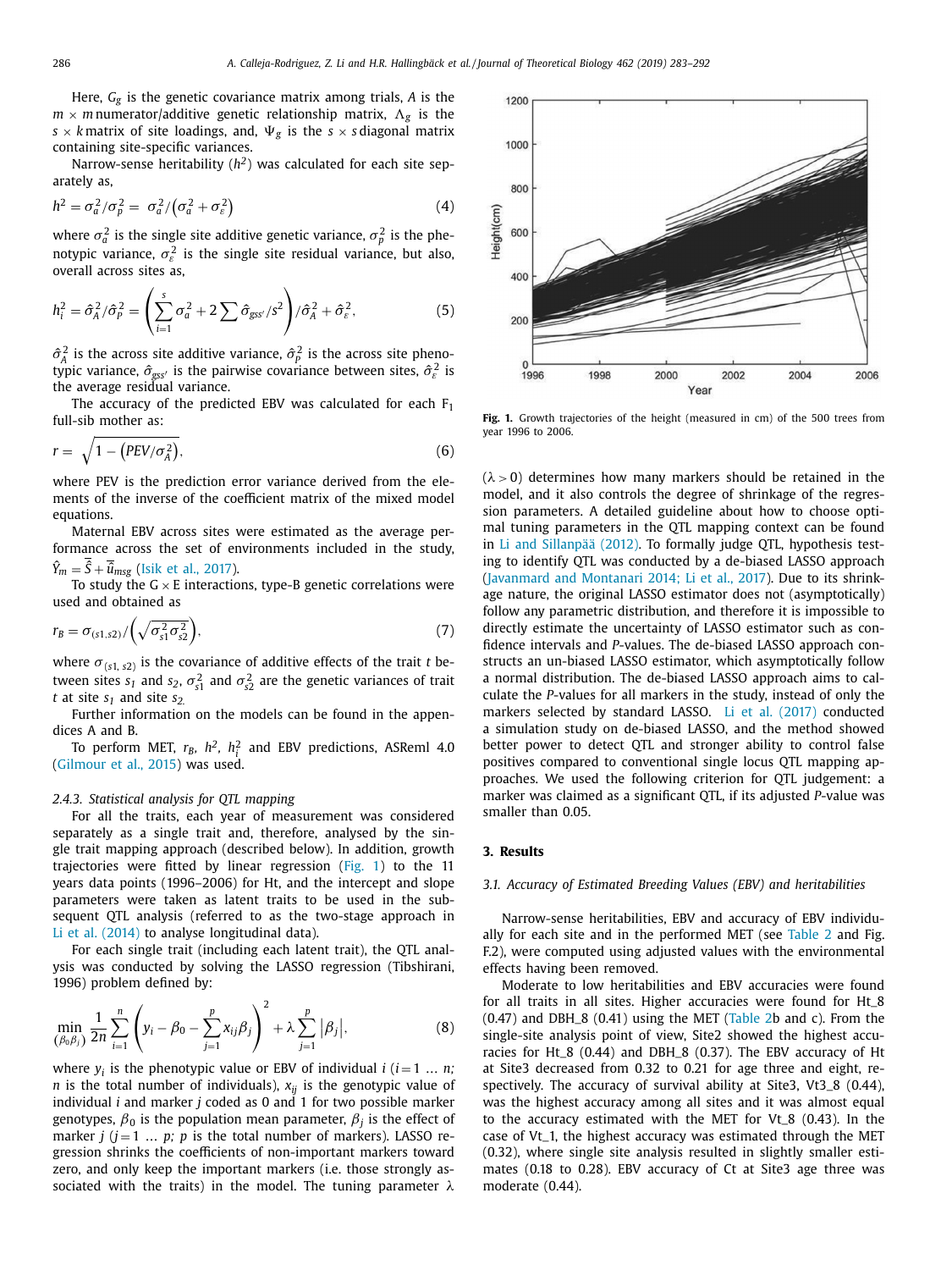<span id="page-4-0"></span>**Table 2**

(a) Average of EBV centered to the mean (a\_EBV), (b) heritabilities and their standard errors in between brackets, and (c) accuracy of the EBV (r\_EBV), for the traits used both in the MET and single-site analysis.

| (a)        | a_EBV          |            |            |            |            |            |            |            |            |
|------------|----------------|------------|------------|------------|------------|------------|------------|------------|------------|
| Site/Trait | $eVt_1$        | $eVt_3$    | $eHt_3$    | $eCt_3$    | eDBH_8     | eBrQ_8     | eBrA_8     | eHt_8      | $eVt_8$    |
| Site1      | 2.25           |            |            |            | 29.56      | 4.43       | 4.62       | 253.98     | 2.09       |
| Site2      | 2.79           |            |            |            | 33.64      | 5.27       | 5.05       | 302.64     | 2.67       |
| Site3      | 2.88           | 2.88       | 32.56      | 15.08      | 21.06      | 4.19       | 4.42       | 219.04     | 2.18       |
| <b>MET</b> | 2.64           |            |            |            | 28.09      | 4.63       | 4.70       | 258.58     | 2.31       |
| (b)        | h <sup>2</sup> |            |            |            |            |            |            |            |            |
| Site/Trait | $Vt_1$         | $Vt_3$     | $Ht_3$     | $Ct_3$     | DBH_8      | $BrQ_8$    | BrA_8      | Ht_8       | Vt8        |
| Site1      | 0.15(0.07)     |            |            |            | 0.17(0.09) | 0.09(0.09) | 0.03(0.09) | 0.18(0.09) | 0.11(0.07) |
| Site2      | 0.10(0.07)     |            |            |            | 0.35(0.08) | 0.10(0.08) | 0.04(0.07) | 0.56(0.09) | 0.12(0.07) |
| Site3      | 0.05(0.06)     | 0.06(0.06) | 0.21(0.07) | 0.55(0.09) | 0.07(0.08) | 0.19(0.08) | 0.22(0.08) | 0.10(0.08) | 0.42(0.07) |
| <b>MET</b> | 0.10           |            |            |            | 0.16       | 0.06       | 0.06       | 0.24       | 0.11       |
| (c)        | r_EBV          |            |            |            |            |            |            |            |            |
| Site/Trait | $eVt_1$        | $eVt_3$    | $eHt_3$    | $eCt_3$    | eDBH_8     | eBrQ_8     | eBrA_8     | eHt_8      | eVt_8      |
| Site1      | 0.28           |            |            |            | 0.25       | 0.19       | 0.12       | 0.27       | 0.25       |
| Site2      | 0.23           |            |            |            | 0.37       | 0.22       | 0.14       | 0.44       | 0.25       |
| Site3      | 0.18           | 0.19       | 0.32       | 0.44       | 0.18       | 0.29       | 0.31       | 0.21       | 0.44       |
| <b>MET</b> | 0.32           |            |            |            | 0.41       | 0.29       | 0.28       | 0.47       | 0.43       |

Heritabilities at Site2 (Table 2b) were only higher than those at the other sites for DBH\_8 (0.35) and Ht\_8 (0.56). Among all sites, Site3 had the highest heritabilites for BrQ3\_8 (0.19), BrA3\_8 (0.22), and Vt 3\_8 (0.42). The heritability of hardiness measured at age three was 0.55. The heritabilities obtained for the remaining traits and sites were low, ranging between 0.03 and 0.10. Heritabilities estimated with the MET were low for all traits, probably due to the considerable  $G \times E$ -interactions detected in some cases (Tables 2 and [3\)](#page-5-0) and are described in the following section.

# *3.2. Multi-environment analysis (MET): G*× *E*

To detect  $G \times E$  interaction patterns, type-B genetic correlations across sites were used and are shown in [Table](#page-5-0) 3. The genetic correlations for Ht\_8 and DBH\_8 (0.94 in both cases) between Site1 and Site2 were high, while the Ht\_8 and DBH\_8 genetic correlations between the other pairs of sites were very low (0.26 to 0.32). For Vt at age one, low genetic correlations (0.24) were detected between Site2 and the remaining sites, while high genetic correlations were detected between Site1 and Site3, however the latest showed a high standard error. In the case of Vt at age eight, a moderate correlation was detected between Site1 and Site3 (0.67), but otherwise low correlations were observed (0.15 to 0.24). A moderate BrQ\_8 genetic correlation was detected between Site1 and Site3, and a low correlation was detected for the same trait between Site1 and Site2. Nevertheless in both cases the standard errors were very high, which made us consider these correlations less reliable. In the remaining traits all the genetic correlations were considerably low (below 0.10). BrA\_8 genetic correlation between Site1 and Site2 could not be estimated.

# *3.3. QTL detection*

We found 18 AFLPs and 12 SNPs associated across all phenotypic traits, intercepts and EBVs (Tables 2a, [4](#page-6-0) and D.1). 62 QTL were significant with a range of percentage of variance explained (%PVE) from 1.70 to 18.90 [\(Table](#page-6-0) 4 and Table D.1). The lowest %PVE were detected for CO (1.70), followed by Ht at different ages (%PVE from 1.90 to 3.60), Ht intercept (2.00), FP (2.40), DBH (2.20 - 6.40), BrA (3.40), eBrA (3.40), eVt (4.00), eHt (4.30), Ct (4.30), DBH (5.70), Ht (5.92) and eCt (7.20).

Most of the QTL were detected for Ht phenotypic traits at different ages, followed by Ct, eVt, eCt, eBrQ, eBrA, BrA, W, CO, eHt, DBH, BrD and FP.

Nine QTL-AFLPs (AAG115, TCG89, GAT81, AGC91, ATG226, AGC205, TAG62, GGC205 and AGG498) were detected only in the A data set. The QTL-TCG89 was associated to DBH at ages 16 and 17, Ht intercept and Ht between ages 12 and 18 (with *P-*values that vary from 0.011 to 0.0002).

QTL-GAT81 was associated to Ht between ages 13 and 17, QTL-AGC91 to DBH at age 8, whilst QTL-ARG226 and -AGC205 were linked to BrA at ages 16 and eight respectively. QTL-TAG62 was linked to Ct\_4 with a *P*-value of 0.014.

QTL-GGC205 was associated to eHt2\_8 (*P*-value of 0.008) and QTL-AGG498 was significant for eVt3\_8 and eVt\_8, with *P*-values of 0.004 and 0.008, respectively.

Five AFLP (TGG57, TCG134, TTG454, GGC97 and TTG82) were associated with at least one trait when using the  $S + A$  dataset. Those QTL were detected for BrA\_8, Ct\_9, eVt1\_1, eVt1\_1 and eBrQ2\_8, respectively.

Among all the detected QTL, TCG89, GGG312, 0\_7009\_01-358 and axs\_47-502, showed significant pleiotropic effects on DBH/Ht, eBrA1\_8/W, FP/W/Ct\_16/eCt3\_3 and CO/Ct, respectively. AGC106, GGG312 and 0\_7009\_01-358 were the only three QTL detected in both, the full-sib and in the half-sib progenies. AGG498 was the only QTL-AFLP showing association with eVt based on both, the individual and the MET, EBV estimations.

The QTL detected for the EBV-based traits were only detected at one of the sites or shared between one of the sites and the MET. For the EBV of Vt, we found four QTL. The QTL-AGG498 was the only case where a QTL was detected both in the single site and MET (eVt\_8 at Site3 and MET). The remaining three QTL were detected only for eVt\_1 at Site1 (QTL-TTG454, QTL-GGC97 and QTL-GI\_F1\_334). Two QTL were detected for the EBV of BrQ\_8 only in Site2 (QTL-TTG82 and QTL-LP2\_625).

Multiple QTL were detected for the same trait across several ages. For example, 2\_10352\_02-413 explains Ht variation at ages 14 to 17 (Ht\_14-17). Similarly, 2\_9603\_01-344 is associated with Ht at ages 9 and 18, AAG115 from age 12 to 17, GAT81 from age 13 to 17 and TCG89 from age 12 to 18. Furthermore, TCG89 also explains the variation of DBH at ages 16 and 17. The SNP-QTL 0\_7009\_01-358 was associated to Ct based on phenotypic measurements in the  $F_1$ -generation trees at the age of 16 (Ct<sub>-16</sub>) and on EBV scored in the  $F_2$  progenies at the age of 3 (eCt3\_3). Similarly, AGC106 explains the observed variation for Ct at ages 9 and 16 based on phenotypic values and for age 3 based on EBV.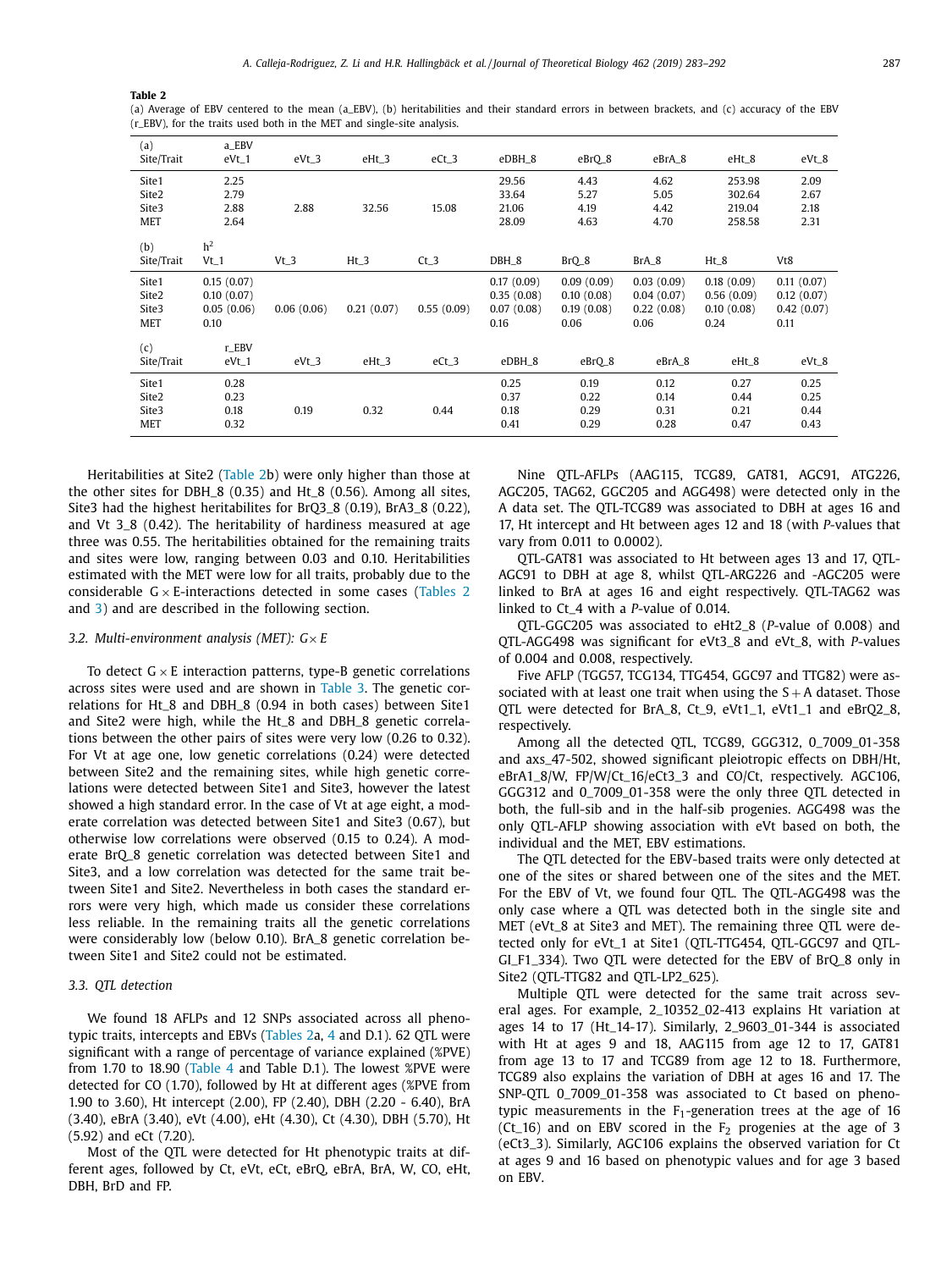# **4. Discussion**

To our knowledge, this is the first study performing an EBVbased QTL mapping in conifers. The study was also designed as a multi-environment analysis *in sensu stricto*, therefore, EBV were computed based on pedigree adjusted values with the environmental effects having been removed.

# *4.1. Genetic architecture (number and %PVE)*

Multiple studies on simulated and empirical data have shown that a minimum population size is required to detect QTL consistently (Hall et al., [2016\)](#page-8-0), and the number of QTL detected typically increases with population size and [heritability](#page-9-0) (e.g., Vales et al., 2005; Falke and Frisch, 2011; Wang et al., 2012; Stange et al., 2013). However, in the context of LASSO type of multimarker QTL approaches, increased marker density will do harm for the variable selection because of increased collinearity between markers and therefore some reduction of number of markers is anyway needed (Xu [2013\)](#page-9-0). Moreover, the number of QTL detected and their effects is not only a function of population size or its underlying genetic architecture (i.e., number of genes controlling the trait and their effect size). Other factors, such as marker type (dominant versus co-dominant) can also contribute to the number and effect of the detected QTL. In our study,  $S + A$  data set has similar numbers of AFLP and SNP markers, however, SNP-QTL represent almost the 70% (AFLP 30%) of the total number of QTL detected in the  $S + A$ data set. This is possibly due to the higher informative (codominant) nature of the SNPs (i.e., the heterozygote Aa can be distinguished from the homozygote AA).

Congruent with the theoretical and empirical expectations, our experimental design mainly allowed the detection of QTL with medium-to-large effects. In both data sets, QTL for eCt3\_3 show the highest %PVE (7.20 for the A dataset and 18.90 for the  $S+A$ dataset) and exhibits the second highest  $h^2$  (0.55). However, in the  $S + A$  data set, we suspect %PVEs to be overestimated due to a lower number of trees in the study (i.e.,  $91 F<sub>1</sub>$  trees for the phenotypic-QTL or 61  $F_1$  trees for the EBV-QTL in the S + A data set compared to 496  $F_1$  trees for the phenotypic-QTL or 356  $F_1$  trees for the EBV-QTL in the A data set). Furthermore, Ht in Scots pine has been reported to be under low genetic control [\(Abrahamsson](#page-8-0) et al., 2012), while in the  $S + A$  data set, the QTL associated with Ht are among the highest %PVE values, again suggesting an overestimation.

Ct was previously known to be under moderate to high genetic control, while traits like Ht, DBH and BrA are typically described to have [moderate-to-low](#page-9-0)  $h^2$  in multiple conifer species (Wu et al., 2008). For example, in *Cunninghamia lanceolata* (Lamb) Hook (Chineese fir), DBH and Ht were described to have low *h<sup>2</sup>* (0.14 and 0.20, respectively) (Bian et al., [2014\)](#page-8-0). In *Pinus elliottii* (Slash pine), low narrow-sense heritabilities were also reported for Ht (0.03), DBH (0.02) and BrA (0.06 and 0.17 depending on the population) [\(Pagliarini](#page-9-0) et al., 2016). Similarly, in *Pinus banksiana* Lamb (Jack pine)  $h^2$  for BrA was also [reported](#page-9-0) to be low  $(0.16)$  (Weng et al., 2017). In *Pinus pinaster* (Ait)  $h^2$  for Ct estimate was higher than 0.6 [\(Prada](#page-9-0) et al., 2014). In *Pseudotsuga menziesi* , Ht *h <sup>2</sup>* ranged from 0.03 to 0.09, while Ct was shown to be under low to moderate genetic control (0.16 - 0.37) [\(Hawkins](#page-8-0) and Stoehr, 2009). In Scots pine, Ht and Ct were reported to be under low (0.16) and moderate (0.37) genetic control, [respectively](#page-9-0) (Persson et al., 2010; Abrahamsson et al., 2012).

The number of QTL and their %PVE agree with what has previously been reported in the literature [\(Tables](#page-6-0) 4, Table D.1 and Table E.1). Several QTL have been detected for hardiness in different species such as Sitka spruce [\(Holliday](#page-8-0) et al., 2010), Scots pine [\(Hurme](#page-8-0) et al., 2000: [Yazdani](#page-9-0) et al., 2003) and Coastal Douglas-

<span id="page-5-0"></span>

|       |                            |                    | Across site genetic correlations (and standard errors) for traits used in the MET.                                |                 |                   |                   |          |               |       |                 |             |                                  |
|-------|----------------------------|--------------------|-------------------------------------------------------------------------------------------------------------------|-----------------|-------------------|-------------------|----------|---------------|-------|-----------------|-------------|----------------------------------|
|       |                            |                    | $V_{-8}$                                                                                                          |                 | DBH_8             |                   | $H_{-8}$ |               | BrQ_8 |                 | $BrA_8$     |                                  |
|       | Site2                      | Site:              | Site2                                                                                                             | Site3           | Site <sub>2</sub> | Site <sub>3</sub> | Site2    | <b>Site3</b>  | Site2 | Site3           | Site2 Site3 |                                  |
| Site2 | Site1 $0.24 \pm 0.36$ 0.99 | $4 + 0.34$<br>0.24 | $645 - 245$ $124 + 0.29$ $245 - 0.54 + 0.36$ $0.26 + 0.25$ $0.54 + 0.25$ $0.52 + 0.52 + 0.5$ $0.43 + 0.45$ $0.45$ | $0.15 \pm 0.20$ |                   | $0.26 \pm 0.34$   |          | $0.30 + 0.26$ |       | $0.07 \pm 0.33$ | n.e         | $0.09 + 0.32$<br>$0.09 \pm 0.33$ |
|       | e: not estimable.          |                    |                                                                                                                   |                 |                   |                   |          |               |       |                 |             |                                  |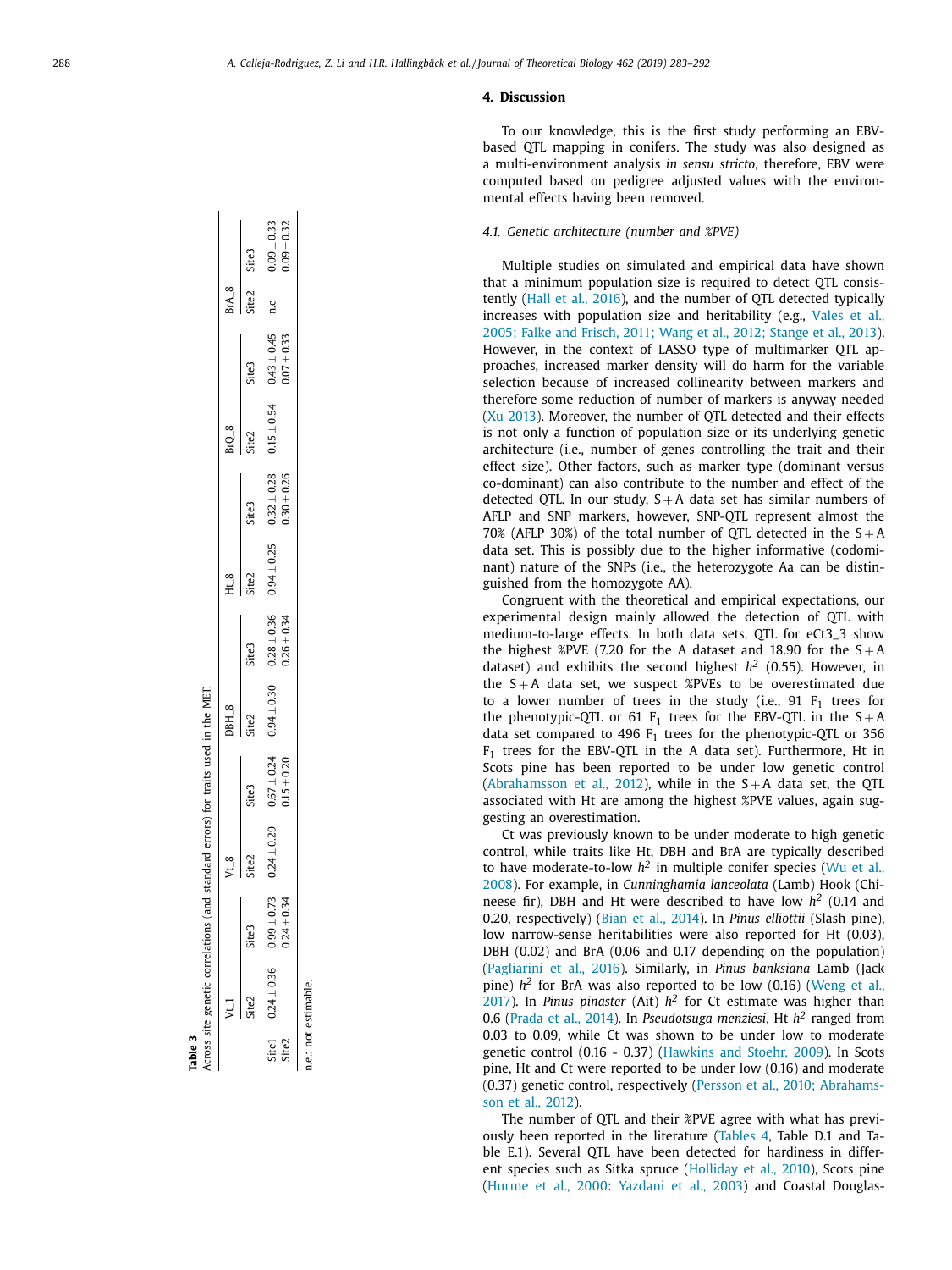| Trait         | Total nOTL     | nQTL A dataset | $nQTL S + A$ dataset | P-value | PVE (%) range   |
|---------------|----------------|----------------|----------------------|---------|-----------------|
| BrA_8         | $\overline{2}$ | 1              | $\mathbf{1}$         | 0.006   | $4.90 - 15.00$  |
| <b>BrA_16</b> | 1              | 1              |                      | 0.002   | 3.40            |
| eBrA1_8       | 1              | $\mathbf{1}$   |                      | 0.021   | 3.40            |
| $BrD_11$      | 1              |                | $\mathbf{1}$         | 0.042   | 11.40           |
| eBrQ2_8       | $\overline{2}$ |                | $\overline{2}$       | 0.005   | $16.60 - 17.30$ |
| CO.           | $\overline{2}$ |                | $\overline{2}$       | 0.0005  | $1.70 - 2.80$   |
| $Ct_4$        | $\overline{2}$ | $\mathbf{1}$   | 1                    | 0.012   | $5.50 - 12.10$  |
| $Ct_9$        | 3              |                | 3                    | 0.0001  | $4.30 - 10.00$  |
| $Ct_1$ 11     | $\overline{2}$ |                | $\overline{2}$       | 0.02    | $7.50 - 9.10$   |
| $Ct_1$ 16     | 3              | 2              | 1                    | 0.0001  | $0.0001 - 0.01$ |
| $eCt3_3$      | $\overline{2}$ | 1              | $\mathbf{1}$         | 0.0003  | $7.20 - 18.90$  |
| DBH_8         | 1              | 1              |                      | 0.0003  | 6.40            |
| <b>DBH_16</b> | 1              | 1              |                      | 0.006   | 2.20            |
| <b>DBH_17</b> | 1              | $\mathbf{1}$   |                      | 0.028   | 2.20            |
| FP            | 1              |                | $\mathbf{1}$         | 0.01    | 2.40            |
| Ht intercept  | $\overline{2}$ | 2              |                      | 0.007   | 2.60            |
| $Ht_8$        | 1              |                | $\mathbf{1}$         | 0.0005  | 10.00           |
| $Ht_9$        | 1              |                | $\mathbf{1}$         | 0.032   | 11.20           |
| $Ht_12$       | $\overline{2}$ | 2              |                      | 0.016   | 2.00            |
| $Ht_13$       | 3              | 3              |                      | 0.006   | $2.00 - 2.20$   |
| $Ht_14$       | 4              | 3              | $\mathbf{1}$         | 0.004   | $1.90 - 10.00$  |
| $Ht_15$       | 4              | 3              | 1                    | 0.003   | $2.10 - 10.10$  |
| $Ht_16$       | 5              | 3              | 2                    | 0.001   | $2.40 - 11.40$  |
| $Ht_17$       | 5              | 3              | $\overline{2}$       | 0.001   | $2.20 - 13.10$  |
| $Ht_18$       | $\overline{2}$ | 1              | $\mathbf{1}$         | 0.0002  | $3.60 - 11.30$  |
| $eHt2_8$      | 1              | 1              |                      | 0.008   | 4.30            |
| $eVt_8$       | 1              | $\mathbf{1}$   |                      | 0.004   | 4.00            |
| $eVt1_1$      | 3              |                | 3                    | 0.002   | $6.50 - 13.90$  |
| $eVt3_8$      | 1              |                | $\mathbf{1}$         | 0.008   | 3.80            |
| W             | $\overline{2}$ |                | $\overline{2}$       | 0.028   | $11 - 11.90$    |

<span id="page-6-0"></span>**Table 4** Description of the significant QTL.

nQTL: number of QTL

fir [\(Jermstad](#page-8-0) et al. 2001b; Wheeler et al., 2005), with %PVE that varied from 0.70 to 24.90 depending on the species, age and tests performed. %PVE ranged from 1.30 to 34.90 for height at different ages in different species, for instance in white spruce (Pelgas et al., 2011), *Quercus robur* (Gailing et al., 2008; [Scotti-Saintagne](#page-9-0) et al., 2004), *Eucalyptus urophylla* [\(Gion](#page-8-0) et al., 2011) and Scots pine [\(Lerceteau](#page-8-0) et al., 2000, 2001). In the case of BrD and BrA there are not many QTL studies available, but [Lerceteau](#page-8-0) et al. (2001) found two and one QTL with %PVE estimates of 29.50 and 16.10 respectively.

Interestingly, family-based QTL analysis for the dissection of complex traits have revealed similar trait architecture (e.g., Lerceteau et al., 2001; Markussen et al., 2003; Bartholomé et al., 2013) than [population-based](#page-8-0) QTL studies (even if conducted at the whole-genome level) (e.g., Porth et al., 2013; Uchiyama et al., 2013; Bartholomé et al., 2016). Both types of strategies, [typically detect](#page-9-0) less than 10 QTL and reveal a trait architecture where the majority of the QTL explain a small proportion of the variance (Table E.1). This provides evidence that even AM strategies are more likely to reach significant associations at the single-gene level, populationbased mapping has not yet proven advantageous in dissecting trait [architecture](#page-9-0) and estimation of the magnitude of the QTL (Mitchell-Olds, 2010). In other words, due to the extended LD that characterizes single-family progenies, less markers are required to identify the most significant QTL, whereas, historical recombination has resulted in a substantial decrease in LD extension that can only be compensated by increasing substantially the number of markers. Moreover, in both type of strategies, population/progeny size may be a main limiting factor to achieve a fine dissection of the genetic [architecture](#page-8-0) of complex traits (Lynch and Walsh, 1998; Sham et al., 2000), in other words, to find the missing heritability, while other factors such as rare alleles, epistasis and epigenetics may also play an important role [\(Brachi](#page-8-0) et al., 2011). In conifers, single-family

QTL studies have resulted in the identification of several QTL of small to moderate individual effects mostly related to growth (e.g., Lerceteau et al., 2000, 2001; Markussen et al., 2003; Yazdani et al., 2003; [Bartholomé et](#page-8-0) al., 2013, 2016), wood quality (e.g., Li et al., 2014; Thumma et al., 2010, Freeman et al., 2013) and disease resistance [\(Hanley](#page-8-0) et al., 2011). However, less effort has been devoted to the study of traits of adaptive values [\(Jermstad](#page-8-0) et al., 2001a,b; Hurme et al., 2000; Yazdani et al., 2003).

## *4.2.* Phenotypic-based QTL *versus* EBV-based QTL (ebvQTL)

Ekine et al. [\(2014\)](#page-8-0) observed that the use of EBV for QTL detection should be avoided in those experimental designs where the family structure includes information from several relatives and a small population size, with the exception of progeny tests. This is not the case in our study, where our experimental design includes a single family of larger size, which contains exclusively pedigree information from the 11470 half-sib offspring trees.

In the case of cold hardiness we were able to compare the performance of the phenotypic versus EBV-based QTL (*ebv*QTL). In those cases, we observed that when the same marker was associated to a phenotype-based QTL and to an *ebv*QTL, the *ebv*QTL always explained higher proportion of the variance, which could be expected given the more accurate nature of EBV.

# *4.3. Pleiotropic effects*

Pleiotropy is a complex phenomenon that refers to a single gene affecting multiple traits (He and [Zhang,](#page-8-0) 2006). We have detected two SNP-QTL that may have pleiotropic effects. 0\_7009\_01- 358 is significantly associated with FP, Ct and W and axs\_47\_502 is significantly associated with CO and Ct. Pleiotropic effects have previously been described in the conifer literature. For example,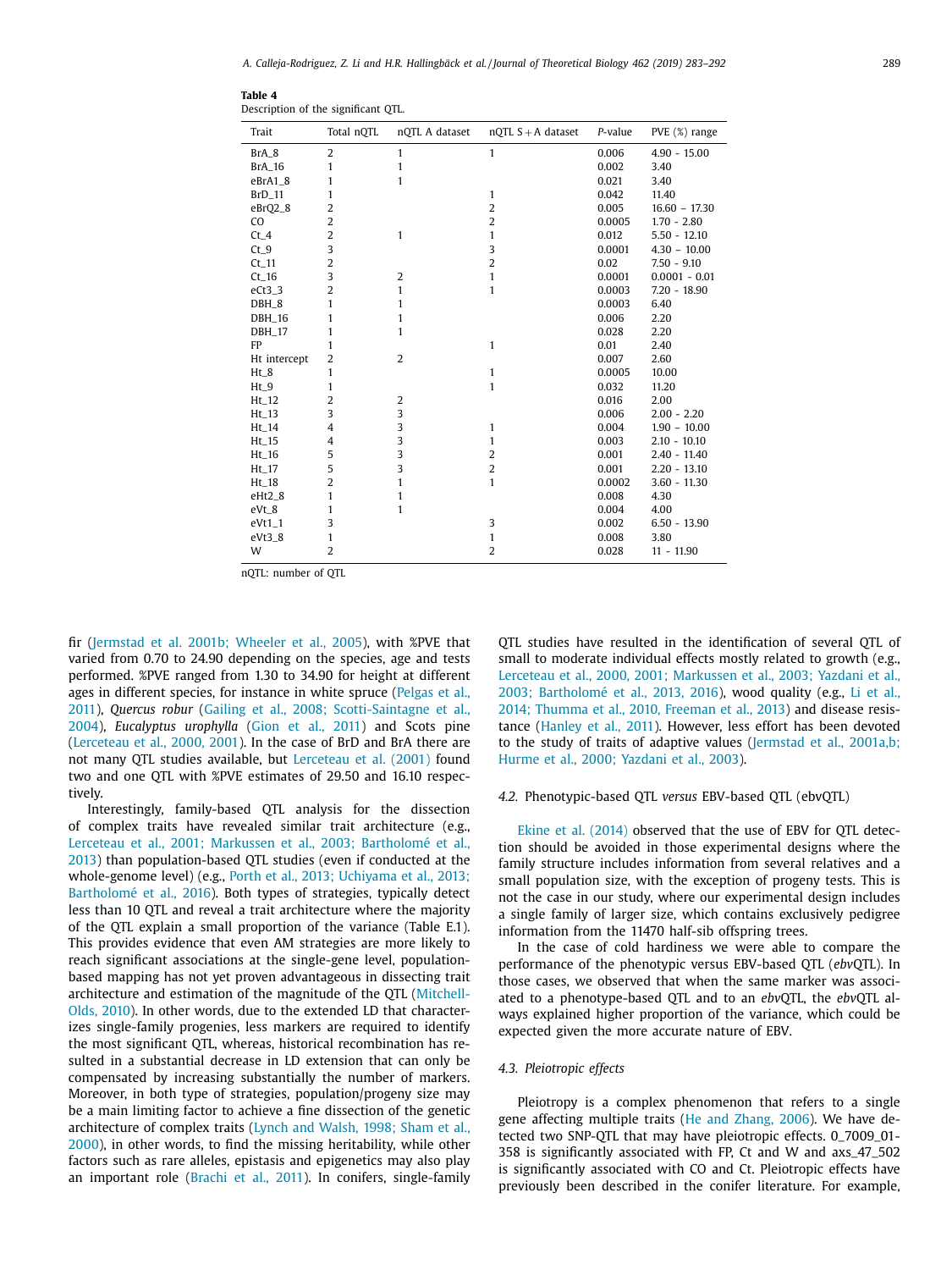Pelgas et al. [\(2011\),](#page-9-0) reported one possible common gene for budset, bud flush and height growth, and another for budset and height. [Lerceteau](#page-8-0) et al. (2001) found one gene in common between DBH and BrD. [Hurme](#page-8-0) et al. (2000) also found one gene with a possible pleiotropic effect between budset and frost hardiness. In the present work, it is however, not possible to discern between pleiotropic effects and the action of two or more loci in the proximity. It has been described in animal breeding literature, that the possibility of pleiotropic effects are hiding other effects such as linkage of separate loci (Johnsson et al., 2014; Wright et al., 2010). However, in our case we did not detect any [significant](#page-8-0) correlation between the phenotypic traits for which we have detected pleiotropic effects.

## *4.4. QTL age stability and QTLxE*

We detected Ht and Ct QTL significantly associated to the same trait across several tree ages. This indicates that some of the QTL detected in this study could be considered as candidates for early selection to certain traits based on their cross-age stability. High age-age correlations have been detected for DBH and Ht, in *Larix kaempferi* (Lai et al., [2014\)](#page-8-0). In the literature, Ct has been shown to exhibit a moderate age-age correlation in some *Rhododendron* populations (Lim, C.C. et al., [2014;](#page-8-0) Lim, J.H. et al., 2014), whilst in *Phellodendron sachalinense* a high correlation of 0.91 was observed between 34 months old seedlings and 35 year old parent [\(McNamara](#page-9-0) and Pellett, 2000).

In our study, we could test the effect of environmental heterogeneity between-sites (i.e., different trials for the same families) and we could also compare the results of individual site versus MET. The lack of reproducibility of the QTL across sites could be a consequence of environmental heterogeneity and  $G \times E$  interactions observed among our study sites. [Jansson](#page-8-0) (2007) and [Persson](#page-9-0) et al. (2010) reported that the heritabilities of height and survival could vary significantly at different Scots pine progeny tests. [Freeman](#page-8-0) et al. (2013) and [Bartholomé](#page-8-0) et al. (2013) also found clear evidences of  $QTL \times E$  interaction for growth traits in *Eucalyptus globulus* and *Eucalyptus* hybrids respectively. Rae et al. [\(2008\)](#page-9-0) have shown that the environment influences the detection of QTL in three different locations in Europe, for bioenergy traits in *Populus* hybrids. In conifers, evidence of QTL × E interactions has been found for wood specific gravity in *Pinus taeda* L. [\(Groover](#page-8-0) et al., 1994).

# *4.5. Significant SNP molecular functions*

Several significant SNP-QTL may encode for known proteins. The best BLAST hit for 0\_7009\_01-358 is a kelch-motif containing protein. The kelch motif is an evolutionarily-widespread sequence motif of 44–56 amino acids in length involved in proteinprotein interactions and the proteins that contain this motif are involved in the regulation of the circadian clock, in brassinosteroid modulation or in phenylpropanoid biosynthesis, among other functions [\(Zhang](#page-9-0) et al., 2013). The molecular and functional nature of such motif seems congruent with the pleiotropic nature of 0\_7009\_01-358. Another SNP-QTL involved in the control of CO and Ct is axs\_47\_502 that encodes for an UDP-apiose/xylose synthase. This enzyme catalyzes the  $NAD + -$ dependent conversion of UDPDglucuronic acid to [UDP-D-apiose](#page-8-0) and UDP-Dxylose (Grisebach and Schmid, 1972) and it is involved in the plant cell wall formation. UDP-Dxylose involvement in the pleiotropic control of CO and Ct may be the result of multiple genes in linkage disequilibrium within this single QTL. For example, fine QTL-mapping in rice identified multiple genes associated to the same QTL region (Lim, C.C. et al., [2014;](#page-8-0) Lim, J.H. et al., 2014). The 2\_10212\_01-241 encodes for a glutathione transferase located at the chloroplast. The [involvement](#page-9-0) of this gene in stress regulation (Sappl et al., 2009) seems compatible with this SNP-QTL' association with Ct. The a3ip2\_387 encodes for the ABI3-interacting protein 2 (ABI3), a transcription factor of the abscisic acid signal transduction pathway [\(Koornneef](#page-8-0) et al., 1984). In conifers, dormancy and frost tolerance are interconnected processes that share common molecular mechanisms with *Arabidopsis* [\(Welling](#page-9-0) and Palva, 2006). Considering the role of ABI3 in frost tolerance [\(Tamminen](#page-9-0) et al., 2001) and dormancy [\(Nambara](#page-9-0) et al., 1995) in *Arabidopsis*, it could be postulated that a possible involvement of ABI3 in frost tolerance also occurs in conifers, a hypothesis which is reinforced by the known association of this gene in seed development and dormancy in conifers (Zeng et al., [2013\)](#page-9-0). The 2\_10352\_02-413 QTL' best BLAST is a nucleotide sugar epimerase, which is involved in photosynthesis membrane biogenesis and its overexpression leads to growth acceleration in *Arabidopsis* (Li et al., [2011\)](#page-8-0), thus supporting its role in conifer growth. The best BLAST hit result for QTL 2\_6731\_01- 230 was a putative F-box protein GID2. F-box protein, gibberellininsensitive dwarf2 (GID2), mediates the action of phytohormone gibberellin (GA) in the control of growth and development in plants [\(Gomi](#page-8-0) et al., 2004). This gives credibility to the SNP-QTL association with growth (Ht) found in this study. We also found a significant association between GI\_f1\_334 that encodes for gigantean (GI) with Vt. GI is a very well characterized gene involved in multiple physiological processes including stress responses to cold and drought in *Arabidopsis* (reviewed by Mishra and Panigrahi, 2015). This could be [interpreted](#page-9-0) as a validation of GI involvement in vitality mediating processes in conifers. 0\_11919\_01-122, 2\_9603\_01-344, 0\_17247\_02-266 and CL2495Contig1\_03-101 were not annotated at the time of this study.

#### **5. Conclusions**

Our study was congruent with the a typical genetic architecture where the majority of the significant QTL have only a small contribution to the variance. In agreement with theoretical expectations, *ebv*QTL showed a higher percentage of explained variance for cold hardiness, which may indicate that EBV are more accurate than phenotypic in the cases of progeny test, where the pedigree contains only information from the direct offspring, and no information from other relatives is included in the pedigree. We detected QTLs for Ht and Ct (including SNPs) that were stable across several tree ages, thus indicating that some of the QTL detected in this study could be considered as strong candidates for early selection for certain traits based on their cross-age stability. We detected environmental heterogeneity between sites and genotypeby-environment interactions, which could be the main reason behind the absence of reproducibility of some QTL across sites.

We acknowledge the limitations of utilizing dominant, anonymous markers such as AFLPs for the purpose of identification of molecular markers for their application in Assisted Selection. Moreover, it is important to highlight that in non-model species and laboratories with limited resources, AFLP and SSRs are still expected to contribute to the study of traits complexity and the identification of QTL. This could still be justified considering that AFLP loci can be cloned and turned into single nucleotide polymorphisms (SNPs) [\(Brugmans](#page-8-0) et al., 2003).

#### **Declaration of interests**

none.

## **Acknowledgements**

We are thankful to Ross Whetten for guidance in the development and genotyping of AFLP markers, to Outi Savolainen and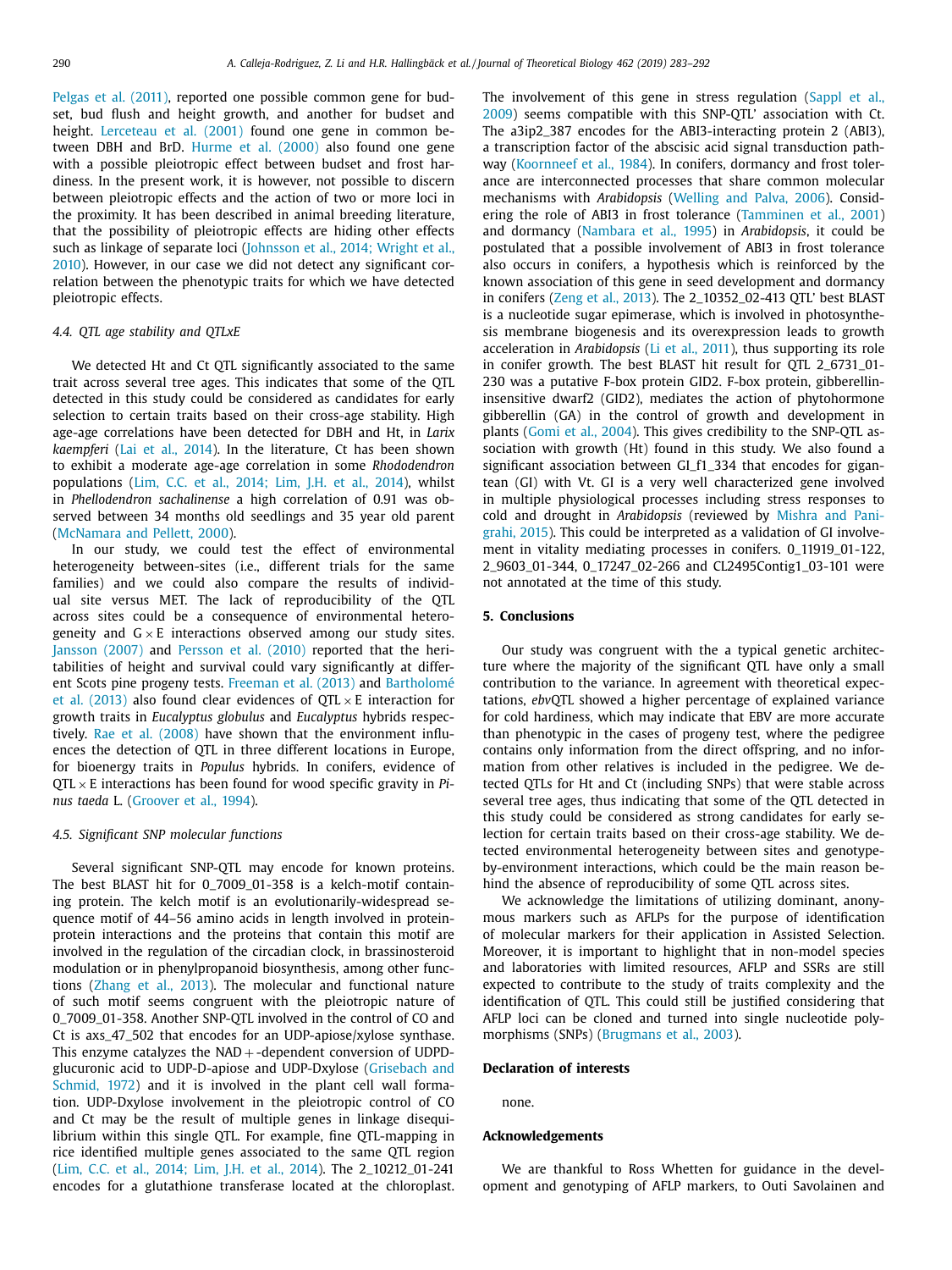<span id="page-8-0"></span>Sonja Kujala for the information on SNP annotation, and to Skogforsk that planted and maintained the field material, and also for the help with filed measurements. We are also grateful to Anders Fries and René Fernández for the field sampling, Dr. John Baison for proof reading of the manuscript, and, Dr. Fikret Isik, Dr. Zhi-Qiang Chen and Dr. Arthur Gilmour for their assistance in the statistical analysis. This study was supported by the Research School in Forest Genetics and Breeding at the Swedish University of Agricultural Sciences, Knut och Alice Wallenbergs foundation, EVOLTREE EU project and PROCOGEN EU project.

## **Supplementary materials**

Supplementary material associated with this article can be found, in the online version, at doi[:10.1016/j.jtbi.2018.11.007.](https://doi.org/10.1016/j.jtbi.2018.11.007)

#### **References**

- Abrahamsson, S., Nilsson, J.E., Wu, H.X., García-Gil, M.R., Andersson, B., 2012. Inheritance of height growth and autumn cold hardiness based on two generations of full-sib and half-sib families of Pinus sylvestris. Scand. J. For. Res. 27, 405–413. doi[:10.1080/02827581.2012.663403.](https://doi.org/10.1080/02827581.2012.663403)
- [Bartholomé,](http://refhub.elsevier.com/S0022-5193(18)30554-X/sbref0002) J., [Bink,](http://refhub.elsevier.com/S0022-5193(18)30554-X/sbref0002) M.C., van [Heerwaarden,](http://refhub.elsevier.com/S0022-5193(18)30554-X/sbref0002) J., [Chancerel,](http://refhub.elsevier.com/S0022-5193(18)30554-X/sbref0002) E., [Boury,](http://refhub.elsevier.com/S0022-5193(18)30554-X/sbref0002) C., [Lesur,](http://refhub.elsevier.com/S0022-5193(18)30554-X/sbref0002) I., et [al.,](http://refhub.elsevier.com/S0022-5193(18)30554-X/sbref0002) 2016. Linkage and association mapping for two major traits used in the maritime pine breeding program: height growth and stem [straightness.](http://refhub.elsevier.com/S0022-5193(18)30554-X/sbref0002) PLoS ONE 11, e0165323.
- Bartholomé, J., Salmon, F., Vigneron, P., Bouvet, J.M., Plomion, C., Gion, J.M., 2013. Plasticity of primary and secondary growth dynamics in *Eucalyptus* hybrids: a quantitative genetics and QTL mapping perspective. BMC Plant Biol. 13, 120. doi[:10.1186/1471-2229-13-120.](https://doi.org/10.1186/1471-2229-13-120)
- Bian, L., Shi, J., Zheng, R., Chen, J., Wu, H.X., 2014. Genetic parameters and genotype environment interactions of Chinese fir (Cunninghamia lanceolata) in Fujian Province. Can. J. For. Res. 44, 582–592. doi[:10.1139/cjfr-2013-0427.](https://doi.org/10.1139/cjfr-2013-0427)
- Bian, L., Zheng, R., Xiao, H., Su, S., Gan, Z., Wu, H.X., Shi, J., 2017. Spatial analysis increases efficiency of rogeny testing of Chinese fir. J. For. Res. 28, 445–452. doi[:10.1007/s11676-016-0341-z.](https://doi.org/10.1007/s11676-016-0341-z)
- Brachi, B., Geoffrey, P.M., Justin, O.B., 2011. Genome-wide association studies in plants: the missing heritability is in the field. Genome Biol. 12, 232. doi:10.1186/ [gb-2011-12-10-232.](https://doi.org/10.1186/gb-2011-12-10-232)
- [Brugmans,](http://refhub.elsevier.com/S0022-5193(18)30554-X/sbref0007) B., van der [Hulst,](http://refhub.elsevier.com/S0022-5193(18)30554-X/sbref0007) R.G., [Visser,](http://refhub.elsevier.com/S0022-5193(18)30554-X/sbref0007) R.G., [Lindhout,](http://refhub.elsevier.com/S0022-5193(18)30554-X/sbref0007) P., van [Eck,](http://refhub.elsevier.com/S0022-5193(18)30554-X/sbref0007) H.J., 2003. A new and versatile method for the successful [conversion](http://refhub.elsevier.com/S0022-5193(18)30554-X/sbref0007) of AFLP<sup>TM</sup> markers into simple single locus markers. Nucleic Acids Res 31 e55-e55.
- Chen, 2.Q., Karlsson, B., Wu, H.X., 2017. Patterns of additive genotype-byenvironment interaction in tree height of Norway spruce in southern and central Sweden. Tree Genet. Genomes. 13, 25. doi[:10.1007/s11295-017-1103-6.](https://doi.org/10.1007/s11295-017-1103-6)
- Chen, Z.Q., Helmersson, A., Karlsson, B., Westin, J., Wu, H.X., 2018. Efficiency of using spatial analysis for Norway spruce field tests in Sweden. Ann. For. Sci. 75, 2. doi[:10.1007/s13595-017-0680-8.](https://doi.org/10.1007/s13595-017-0680-8)
- Cullis, B.R., Jefferson, P., Thompson, R., Smith, A.B., 2014. Factor analytic and reduced animal models for the investigation of additive genotype-by-environment interaction in outcrossing plant species with application to a Pinus radiata breeding programme. Theor. Appl. Genet. 127, 2193–2210. doi:10.1007/ [s00122-014-2373-0.](https://doi.org/10.1007/s00122-014-2373-0)
- [Doyle,](http://refhub.elsevier.com/S0022-5193(18)30554-X/sbref0011) J., 1991. DNA protocols for plants. In: Molecular Techniques in Taxonomy. Springer, Berlin [Heidelberg,](http://refhub.elsevier.com/S0022-5193(18)30554-X/sbref0011) pp. 283–293.
- Dutkowski, G.W., Silva, J.C.E., Gilmour, A.R., Lopez, G.A., 2002. Spatial analysis methods for forest genetic trials. Can. J. For. Res. Res. 32, 2201–2214 [doi:10.1139/](https://doi.org/10.1139/x02-111) x02-111.
- Dutkowski, G.W., Costa e Silva, J., Gilmour, A.R., Wellendorf, H., Aguiar, A., 2006. Spatial analysis enhances modelling of a wide variety of traits in forest genetic trials. Can. J. For. Res. Res. 36, 1851–1870 doi[:10.1139/x06-059.](https://doi.org/10.1139/x06-059)
- Ekine, C.C., Rowe, S.J., Bishop, S.C., de Koning, D.J., 2014. Why breeding values estimated using familial data should not be used for genome-wide association studies. G3 (Bethesda) 4, 341–347. doi[:10.1534/g3.113.008706.](https://doi.org/10.1534/g3.113.008706)
- Falke, K.C., Frisch, M., 2011. Power and false-positive rate in QTL detection with near-isogenic line libraries. Heredity 106, 576–584. doi[:10.1038/hdy.2010.87.](https://doi.org/10.1038/hdy.2010.87)
- Freeman, J.S., Potts, B.M., Downes, G.M., Pilbeam, D., Thavamanikumar, S., Vaillancourt, R.E., 2013. Stability of quantitative trait loci for growth and wood properties across multiple pedigrees and environments in Eucalyptus globulus. New Phytol. 198, 1121–1134. doi[:10.1111/nph.12237.](https://doi.org/10.1111/nph.12237)
- Gailing, O., Langenfeld-Hayser, R., Polle, A., Finkeldey, R., 2008. Quantitative trait loci affecting stomatal density and growth in a Quercus robur progeny: implications for the adaptation to changing environments. Glob. Change Biol. 14, 1934–1946. doi[:10.1111/j.1365-2486.2008.01621.x.](https://doi.org/10.1111/j.1365-2486.2008.01621.x)
- [Gilmour,](http://refhub.elsevier.com/S0022-5193(18)30554-X/sbref0018) A.R., [Gogel,](http://refhub.elsevier.com/S0022-5193(18)30554-X/sbref0018) B.J., [Cullis,](http://refhub.elsevier.com/S0022-5193(18)30554-X/sbref0018) B.R., [Thompson,](http://refhub.elsevier.com/S0022-5193(18)30554-X/sbref0018) R., 2009. ASReml User Guide Release 3.0. VSN [International](http://refhub.elsevier.com/S0022-5193(18)30554-X/sbref0018) Ltd, Hemmel Hempstead, UK.
- [Gilmour,](http://refhub.elsevier.com/S0022-5193(18)30554-X/sbref0019) A.R., [Gogel,](http://refhub.elsevier.com/S0022-5193(18)30554-X/sbref0019) B.J., [Cullis,](http://refhub.elsevier.com/S0022-5193(18)30554-X/sbref0019) B.R., [Welham,](http://refhub.elsevier.com/S0022-5193(18)30554-X/sbref0019) S.J., [Thompson,](http://refhub.elsevier.com/S0022-5193(18)30554-X/sbref0019) R., 2015. ASReml User Guide Release 4.1 Structural [Specification.](http://refhub.elsevier.com/S0022-5193(18)30554-X/sbref0019) Hemel Hempstead: VSN International Ltd, Hemmel Hempstead, UK.
- Gion, J.M., Carouché, A., Deweer, S., Bedon, F., Pichavant, F., Charpentier, J.P., et al., 2011. Comprehensive genetic dissection of wood properties in a widely-grown tropical tree: eucalyptus. BMC Genom. 12, 301. doi[:10.1186/1471-2164-12-301.](https://doi.org/10.1186/1471-2164-12-301)
- [Gomi,](http://refhub.elsevier.com/S0022-5193(18)30554-X/sbref0021) K., [Sasaki,](http://refhub.elsevier.com/S0022-5193(18)30554-X/sbref0021) A., [Itoh,](http://refhub.elsevier.com/S0022-5193(18)30554-X/sbref0021) H., [Ueguchi-Tanaka,](http://refhub.elsevier.com/S0022-5193(18)30554-X/sbref0021) M., [Ashikari,](http://refhub.elsevier.com/S0022-5193(18)30554-X/sbref0021) M., [Kitano,](http://refhub.elsevier.com/S0022-5193(18)30554-X/sbref0021) H., et [al.,](http://refhub.elsevier.com/S0022-5193(18)30554-X/sbref0021) 2004. GID2, an F-box subunit of the SCF E3 complex, specifically interacts with phosphorylated SLR1 protein and regulates the [gibberellin-dependent](http://refhub.elsevier.com/S0022-5193(18)30554-X/sbref0021) degradation of SLR1 in rice. Plant L 37, 626-634.
- Grisebach, H., Schmid, R., 1972. Chemistry and biochemistry of branched-chain sugars. Angew. Chem. 11, 159–173. doi[:10.1002/anie.197201591.](https://doi.org/10.1002/anie.197201591)
- [Groover,](http://refhub.elsevier.com/S0022-5193(18)30554-X/sbref0023) A., [Devey,](http://refhub.elsevier.com/S0022-5193(18)30554-X/sbref0023) M., [Fiddler,](http://refhub.elsevier.com/S0022-5193(18)30554-X/sbref0023) T., [Lee,](http://refhub.elsevier.com/S0022-5193(18)30554-X/sbref0023) J., [Megraw,](http://refhub.elsevier.com/S0022-5193(18)30554-X/sbref0023) R., [Mitchel-Olds,](http://refhub.elsevier.com/S0022-5193(18)30554-X/sbref0023) T., et [al.,](http://refhub.elsevier.com/S0022-5193(18)30554-X/sbref0023) 1994. Identification of quantitative trait loci influencing wood specific gravity in an outbred pedigree of loblolly pine. Genetics 138, 1293–1300.
- Hall, D., Hallingbäck, H.R., Wu, H.X., 2016. Estimation of number and size of QTL effects in forest tree traits. Tree Genet. Genomes. 12, 110. doi:10.1007/s1129
- Hanley, S.J., Pei, M.H., Powers, S.J., Ruiz, C., Mallott, M.D., Barker, J.H., et al., 2011. Genetic mapping of rust resistance loci in biomass willow. Tree Genet. Genomes. 7, 597–608. doi[:10.1007/s11295-010-0359-x.](https://doi.org/10.1007/s11295-010-0359-x)
- Hawkins, B.J., Stoehr, M., 2009. Growth, phenology, and cold hardiness of 32 Douglas-fir full-sib families. Can. J. For. Res. 39, 1821–1834. [doi:10.1139/](https://doi.org/10.1139/X09-092) X09-092.
- He, X., Zhang, J., 2006. Toward a molecular understanding of pleiotropy. Genetics 173, 1885–1891. doi[:10.1534/genetics.106.060269.](https://doi.org/10.1534/genetics.106.060269)
- Holliday, J.A., Ritland, K., Aitken, S.N., 2010. Widespread, ecologically relevant genetic markers developed from association mapping of climate-related traits in Sitka spruce (Picea sitchensis). New Phytol. 188, 501–514. doi:10.1111/j. [1469-8137.2010.03380.x.](https://doi.org/10.1111/j.1469-8137.2010.03380.x)
- [Hurme,](http://refhub.elsevier.com/S0022-5193(18)30554-X/sbref0029) P., [Sillanpää,](http://refhub.elsevier.com/S0022-5193(18)30554-X/sbref0029) M.J., [Arjas,](http://refhub.elsevier.com/S0022-5193(18)30554-X/sbref0029) E., [Repo,](http://refhub.elsevier.com/S0022-5193(18)30554-X/sbref0029) T., [Savolainen,](http://refhub.elsevier.com/S0022-5193(18)30554-X/sbref0029) O., 2000. Genetic basis of climatic adaptation in Scots pine by Bayesian [quantitative](http://refhub.elsevier.com/S0022-5193(18)30554-X/sbref0029) trait locus analysis. Genetics 156, 1309–1322.
- Isik, F., 2014. Genomic selection in forest tree breeding: the concept and an outlook to the future. New For 45, 379–401. doi[:10.1007/s11056-014-9422-z.](https://doi.org/10.1007/s11056-014-9422-z)
- [Isik,](http://refhub.elsevier.com/S0022-5193(18)30554-X/sbref0031) F., [Holland,](http://refhub.elsevier.com/S0022-5193(18)30554-X/sbref0031) J., [Maltecca,](http://refhub.elsevier.com/S0022-5193(18)30554-X/sbref0031) C., 2017. Genetic Data Analysis for Plant and Animal Breeding, 1. Springer [International](http://refhub.elsevier.com/S0022-5193(18)30554-X/sbref0031) Publishing, New York.
- Ivković, M., Gapare, W., Yang, H., Dutkowski, G., Buxton, P., Wu, H.X., 2015. Pattern of genotype by environment interaction for radiata pine in southern Australia. Ann. For. Sci. 72, 391–401. doi[:10.1007/s13595-014-0437-6.](https://doi.org/10.1007/s13595-014-0437-6)
- Jansson, G., 2007. Gains from selecting Pinus sylvestris in southern Sweden for volume per hectare. Scand. J. For. Res. 22, 185–192. doi:10.1080/ [02827580701330894.](https://doi.org/10.1080/02827580701330894)
- [Javanmard,](http://refhub.elsevier.com/S0022-5193(18)30554-X/sbref0034) A., [Montanari,](http://refhub.elsevier.com/S0022-5193(18)30554-X/sbref0034) A., 2014. Confidence intervals and hypothesis testing for [high-dimensional](http://refhub.elsevier.com/S0022-5193(18)30554-X/sbref0034) regression. J. Mach. Learn. Res. 15, 2869–2909.
- [Jermstad,](http://refhub.elsevier.com/S0022-5193(18)30554-X/sbref0035) K.D., [Bassoni,](http://refhub.elsevier.com/S0022-5193(18)30554-X/sbref0035) D.L., [Jech,](http://refhub.elsevier.com/S0022-5193(18)30554-X/sbref0035) K.S., [Wheeler,](http://refhub.elsevier.com/S0022-5193(18)30554-X/sbref0035) N.C., [Neale,](http://refhub.elsevier.com/S0022-5193(18)30554-X/sbref0035) D.B., 2001a. Mapping of [quantitative](http://refhub.elsevier.com/S0022-5193(18)30554-X/sbref0035) trait loci controlling adaptive traits in coastal Douglas-fir. I. Timing of vegetative bud flush. Theor. Appl. Genet. 102, 1142–1151.
- [Jermstad,](http://refhub.elsevier.com/S0022-5193(18)30554-X/sbref0036) K.D., [Bassoni,](http://refhub.elsevier.com/S0022-5193(18)30554-X/sbref0036) D.L., [Wheeler,](http://refhub.elsevier.com/S0022-5193(18)30554-X/sbref0036) N.C., [Anekonda,](http://refhub.elsevier.com/S0022-5193(18)30554-X/sbref0036) T.S., [Aitken,](http://refhub.elsevier.com/S0022-5193(18)30554-X/sbref0036) S.N., [Adams,](http://refhub.elsevier.com/S0022-5193(18)30554-X/sbref0036) W.T., et [al.,](http://refhub.elsevier.com/S0022-5193(18)30554-X/sbref0036) 2001b. Mapping of quantitative trait loci controlling adaptive traits in coastal Douglas-fir. II. Spring and fall [cold-hardiness.](http://refhub.elsevier.com/S0022-5193(18)30554-X/sbref0036) Theor. Appl. Genet. 102, 1152–1158.
- Johnsson, M., Rubin, C.J., Höglund, A., Sahlqvist, A.S., Jonsson, K.B., Kerje, S., et al., 2014. The role of pleiotropy and linkage in genes affecting a sexual ornament and bone allocation in the chicken. Mol. Ecol. 23, 2275–2286. [doi:10.1111/mec.](https://doi.org/10.1111/mec.12723) 12723.
- Kelly, A.M., Cullis, B.R., Gilmour, A.R., Eccleston, J.A., Thompson, R., 2009. Estimation in a multiplicative mixed model involving a genetic relationship matrix. Genet. Sel. Evol. 41, 33. doi[:10.1186/1297-9686-41-33.](https://doi.org/10.1186/1297-9686-41-33)
- Koornneef, M., Reuling, G., Karssen, C.M., 1984. The isolation and characterization of abscisic acid-insensitive mutants of Arabidopsis thaliana. Physiol. Plant 61, 377–383. doi[:10.1111/j.1399-3054.1984.tb06343.x.](https://doi.org/10.1111/j.1399-3054.1984.tb06343.x)
- Lai, M., Sun, X., Chen, D., Xie, Y., Zhang, S., 2014. Age-related trends in genetic parameters for Larix kaempferi and their implications for early selection. BMC Genet. 15, S10. doi[:10.1186/1471-2156-15-S1-S10.](https://doi.org/10.1186/1471-2156-15-S1-S10)
- [Lander,](http://refhub.elsevier.com/S0022-5193(18)30554-X/sbref0041) E.S., [Botstein,](http://refhub.elsevier.com/S0022-5193(18)30554-X/sbref0041) D., 1989. Mapping mendelian factors underlying [quantitative](http://refhub.elsevier.com/S0022-5193(18)30554-X/sbref0041) traits using RFLP linkage maps. Genetics 121, 185–199.
- Lerceteau, E., Plomion, C., Andersson, B., 2000. AFLP mapping and detection of quantitative trait loci (QTL) for economically important traits in Pinus sylvestris: a preliminary study. Mol. Breed. 6, 451–458. doi[:10.1023/A:1026548716320.](https://doi.org/10.1023/A:1026548716320)
- Lerceteau, E., Szmidt, A.E., Andersson, B., 2001. Detection of quantitative trait loci in Pinus sylvestris L. across years. Euphytica 121, 117-122. doi:10.1023/A: [1012076825293.](https://doi.org/10.1023/A:1012076825293)
- Li, C., Wang, Y., Liu, L., Hu, Y., Zhang, F., Mergen, S., et al., 2011. A rice plastidial nucleotide sugar epimerase is involved in galactolipid biosynthesis and improves photosynthetic efficiency. PLoS Genet. 7, e1002196. [doi:10.1371/journal.](https://doi.org/10.1371/journal.pgen.1002196) pgen.<br>1002196
- Li, Z., Sillanpää, M., 2012. Overview of LASSO-related penalized regression methods for quantitative trait mapping and genomic selection. Theor. Appl. Genet. 125, 419–435. doi[:10.1007/s00122-012-1892-9.](https://doi.org/10.1007/s00122-012-1892-9)
- Li, Z., Hallingbäck, H.R., Abrahamsson, S., Fries, A., Gull, B.A., Sillanpää, M.J., et al., 2014. Functional multi-locus QTL mapping of temporal trends in scots pine wood traits. G3 (Bethesda) 4, 2365–2379. doi[:10.1534/g3.114.014068.](https://doi.org/10.1534/g3.114.014068)
- [Li,](http://refhub.elsevier.com/S0022-5193(18)30554-X/sbref0047) Z., [Guo,](http://refhub.elsevier.com/S0022-5193(18)30554-X/sbref0047) B., [Yang,](http://refhub.elsevier.com/S0022-5193(18)30554-X/sbref0047) J., [Herczeg,](http://refhub.elsevier.com/S0022-5193(18)30554-X/sbref0047) G., [Gonda,](http://refhub.elsevier.com/S0022-5193(18)30554-X/sbref0047) A., [Balázs,](http://refhub.elsevier.com/S0022-5193(18)30554-X/sbref0047) G., et [al.,](http://refhub.elsevier.com/S0022-5193(18)30554-X/sbref0047) 2017. Deciphering the genomic architecture of the stickleback brain with a novel multilocus gene-mapping approach. Mol. Ecol. 26, 1557–1575 [10.1111/mec.14005.](http://refhub.elsevier.com/S0022-5193(18)30554-X/sbref0047)
- Lim, C.C., Krebs, S.L., Arora, R., 2014. Cold hardiness increases with age in juvenile Rhododendron populations. Front. Plant Sci. 5, 542. doi[:10.3389/fpls.2014.00542.](https://doi.org/10.3389/fpls.2014.00542)
- Lim, J.H., Yang, H.J., Jung, K.H., Yoo, S.C., Paek, N.C., 2014. Quantitative trait locus mapping and candidate gene analysis for plant architecture traits using whole genome re-sequencing in rice. Mol. Cells. 37, 149. [doi:10.14348/molcells.2014.](https://doi.org/10.14348/molcells.2014.2336) 2336.